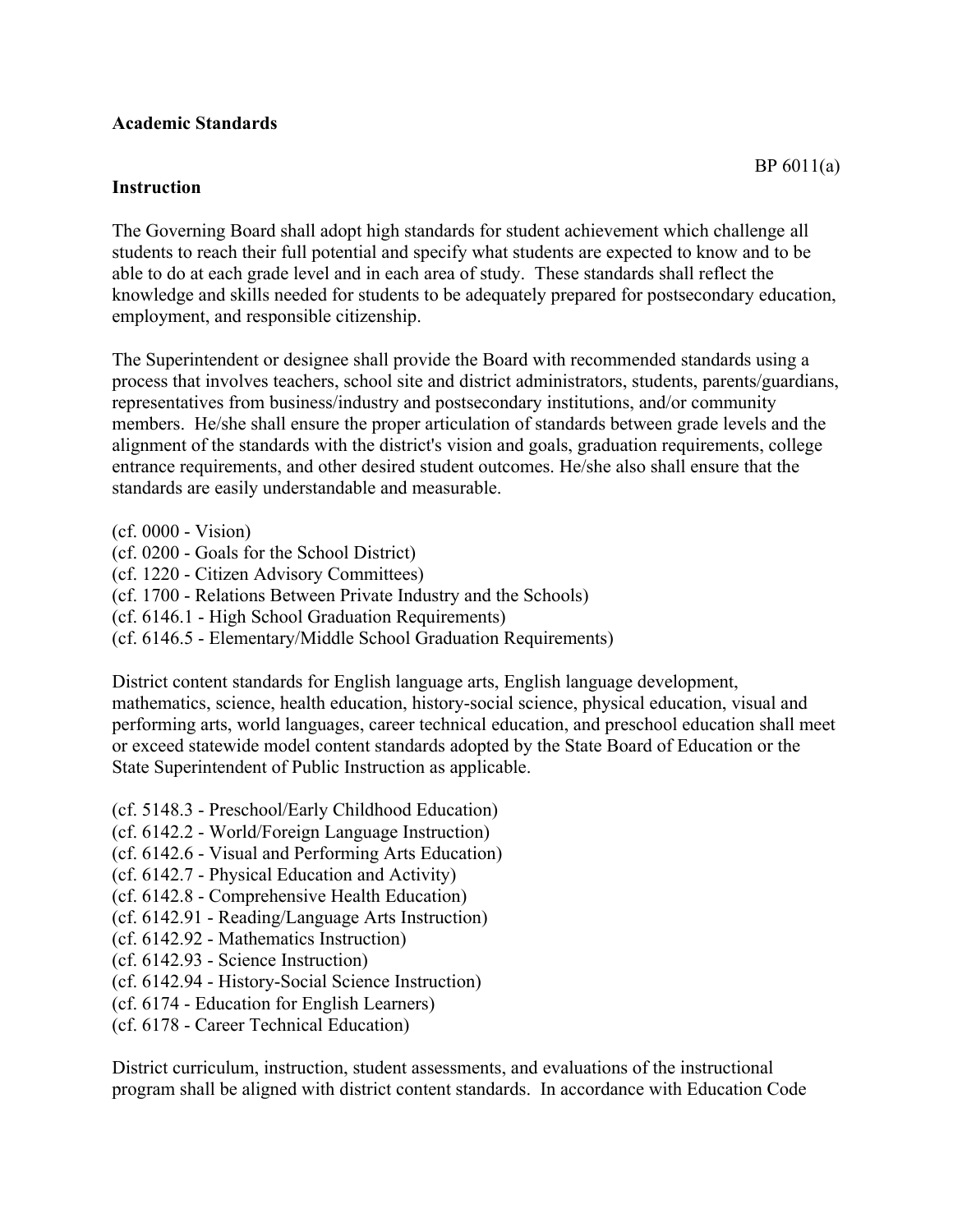44662, standards of expected student achievement also shall be used in evaluating teacher performance.

(cf. 0500 - Accountability) (cf. 4115 - Evaluation/Supervision) (cf. 6141 - Curriculum Development and Evaluation) (cf. 6143 - Courses of Study) (cf. 6162.5 - Student Assessment) (cf. 6190 - Evaluation of the Instructional Program)

Teachers and school administrators shall receive ongoing professional development to inform them of changes in the standards and to build their capacity to implement effective standardsbased instructional methodologies.

(cf. 4131 - Staff Development) (cf. 4331 - Staff Development)

The Superintendent or designee shall annually communicate the applicable standards to students and their parents/guardians to inform them of the expectations for student learning at their grade level.

Staff shall continually assess students' progress toward meeting the standards, report each student's progress to the student and his/her parents/guardians, and offer remedial assistance in accordance with Board policy and administrative regulation.

- (cf. 5121 Grades/Evaluation of Student Achievement)
- (cf. 5123 Promotion/Acceleration/Retention)
- (cf. 6177 Summer Learning Programs)
- (cf. 6179 Supplemental Instruction)

The Superintendent or designee shall ensure that district standards are regularly reviewed and updated as necessary. At a minimum, district standards shall be reviewed whenever applicable statewide standards are revised and in response to changing student needs.

Legal Reference: EDUCATION CODE 44662 Evaluation of certificated employees 51003 Statewide academic standards 60605-60605.9 Adoption of statewide academically rigorous content and performance standards UNITED STATES CODE, TITLE 20 6311 State academic standards and accountability for Title I, Part A